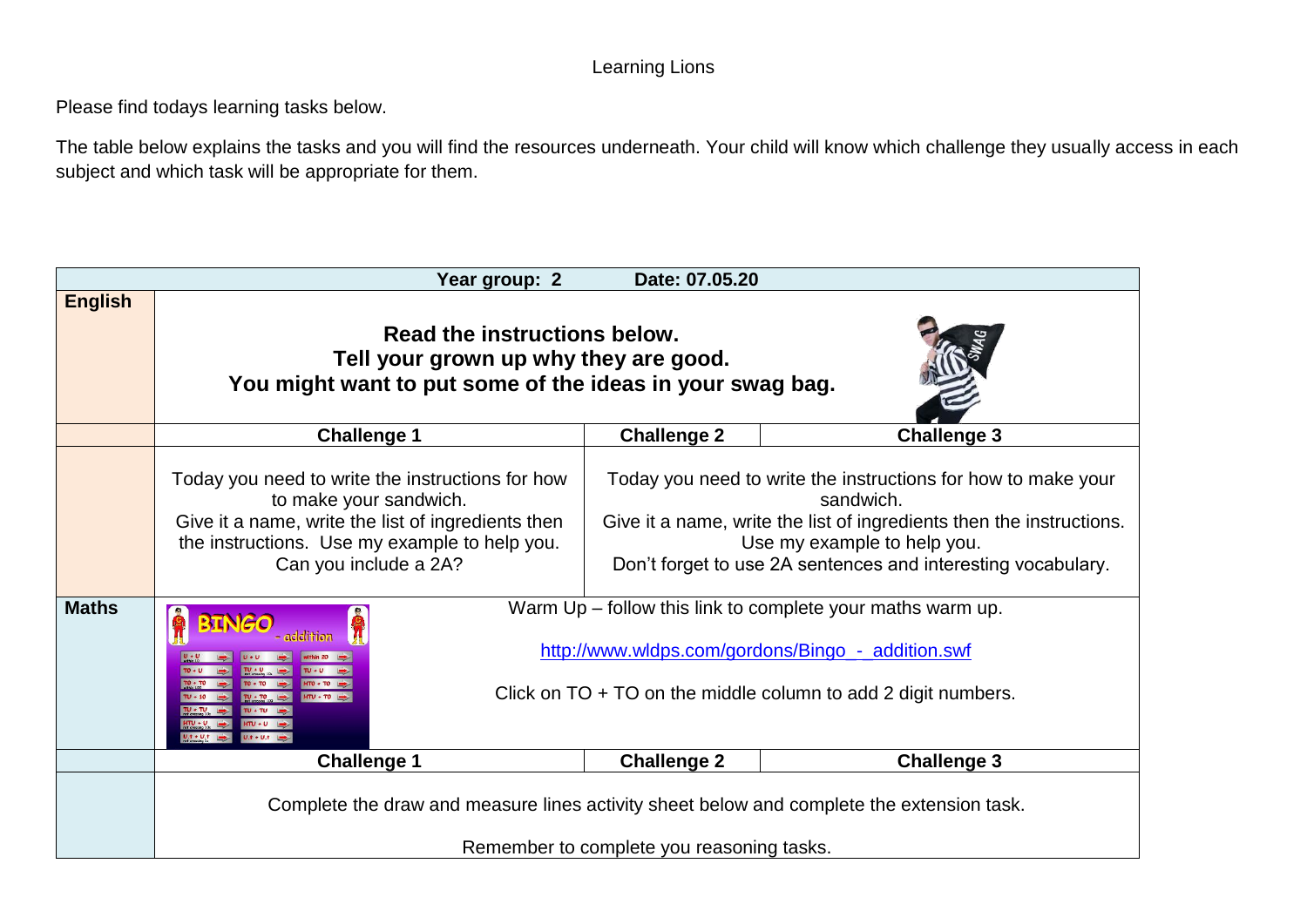| <b>Reading</b> | Complete the 60 second read – T-Rex Activity (see Below)                                                             |  |  |
|----------------|----------------------------------------------------------------------------------------------------------------------|--|--|
|                |                                                                                                                      |  |  |
|                |                                                                                                                      |  |  |
|                |                                                                                                                      |  |  |
| <b>Phonics</b> | Log into Education City (Username and password in blue book) complete the Spelling in the Rain Activities I have set |  |  |
|                | for you.                                                                                                             |  |  |
| <b>Other</b>   | Today we are thinking about $VE$ Day which we remember every year on the $8th$ May.                                  |  |  |
|                |                                                                                                                      |  |  |
|                | Can you either print and colour or draw your own flag of the United Kingdom? Or create a poster to put into your     |  |  |
|                |                                                                                                                      |  |  |
|                | window on Friday.                                                                                                    |  |  |
|                |                                                                                                                      |  |  |
|                |                                                                                                                      |  |  |
|                | <b>STATE</b>                                                                                                         |  |  |
|                |                                                                                                                      |  |  |
|                |                                                                                                                      |  |  |
|                |                                                                                                                      |  |  |
|                |                                                                                                                      |  |  |
|                | $\sqrt{2}$                                                                                                           |  |  |
|                |                                                                                                                      |  |  |
|                |                                                                                                                      |  |  |
|                | You can use this tomorrow to decorate your house or to wave!                                                         |  |  |
|                |                                                                                                                      |  |  |
|                |                                                                                                                      |  |  |

Unless otherwise specified, please complete the tasks in either your home learning book or print out the document below.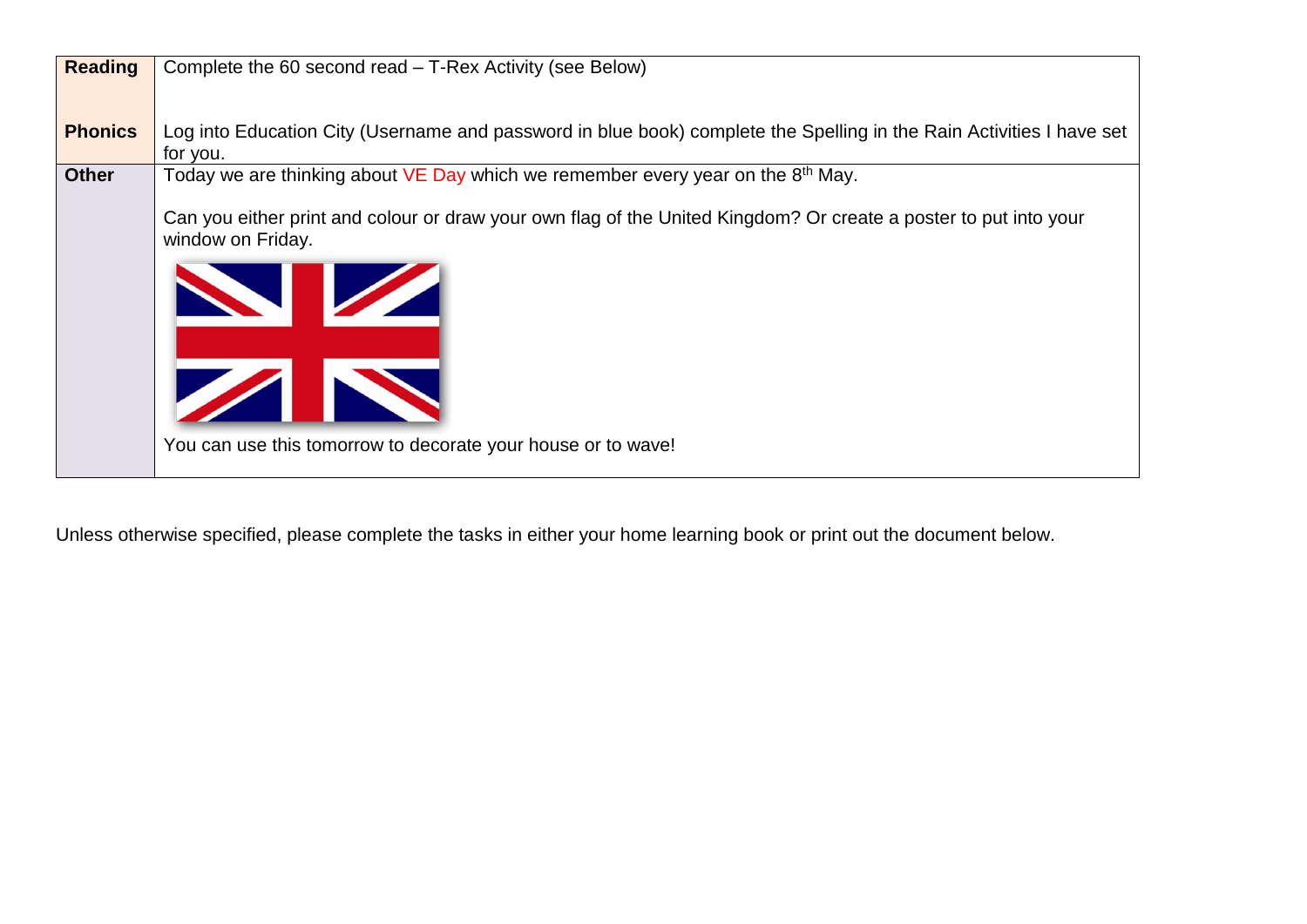**Ingredients** 

2 slices of soft, white bread, Fresh, homemade mayonnaise, Crispy, fresh lettuce, Sliced, green cucumber, Smooth, smoked ham, 2 slices of creamy, cheddar cheese, Fresh, white chicken, Warm, roast beef, 6 round, chocolate buttons,



1 pack of cooked, salty crisps.

Method

- Firstly, spread the fresh, homemade mayonnaise evenly one of side of each slice of bread using a knife.
- Secondly, gently place one of these slices on your plate with the mayonnaise facing upwards.
- Then, lay the crispy, fresh lettuce and the sliced, green cucumber on that slice of bread.
- After that you can position the other ingredients on top of the salad.
- Now, place the other slice of soft, white bread on top with the mayonnaise facing down.
- Then, carefully use a knife to cut your sandwich in half or quarters.
- Lastly, use your hands to pick up your fresh, scrumptious sandwich and enjoy!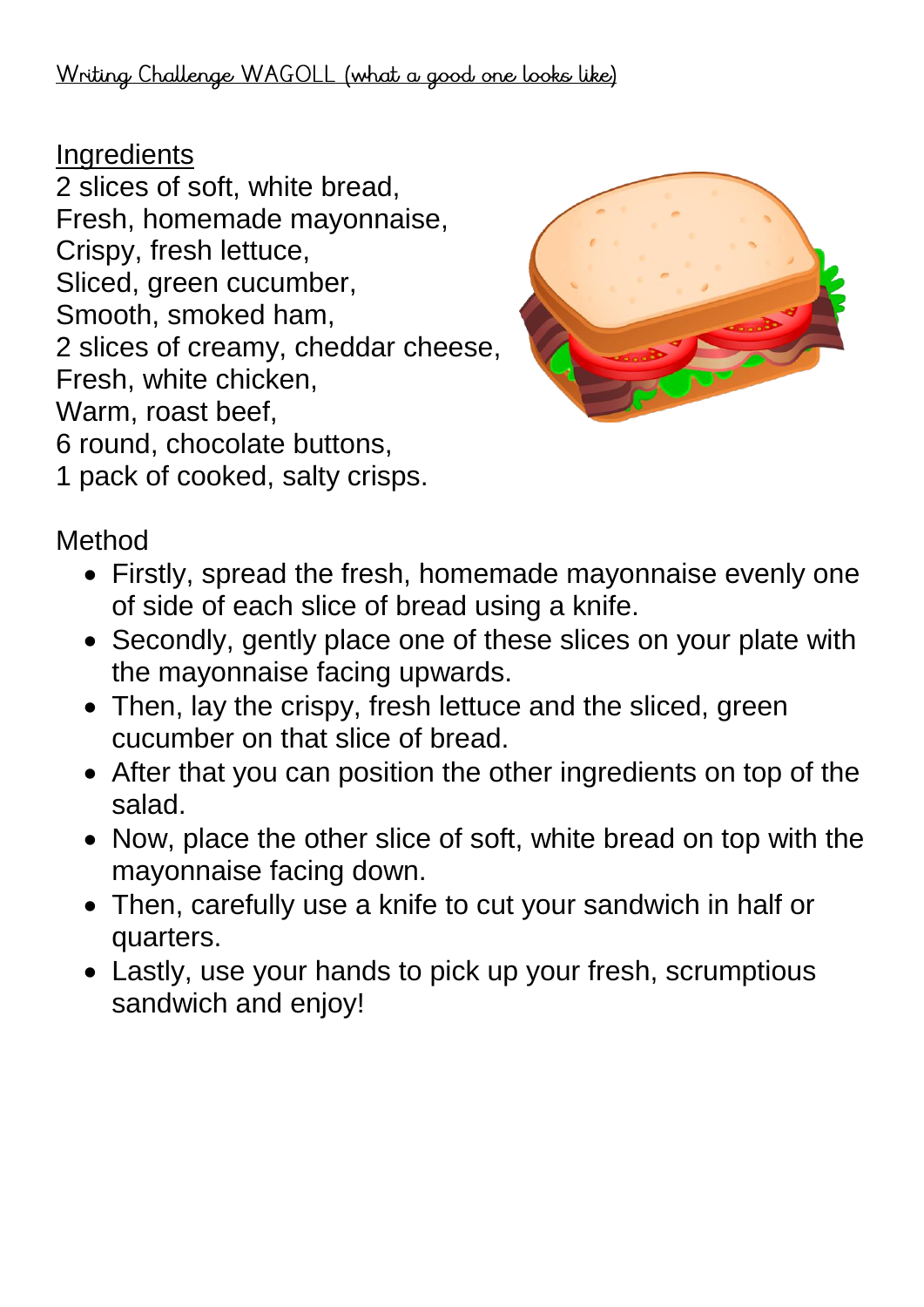Writing Task ALL groups

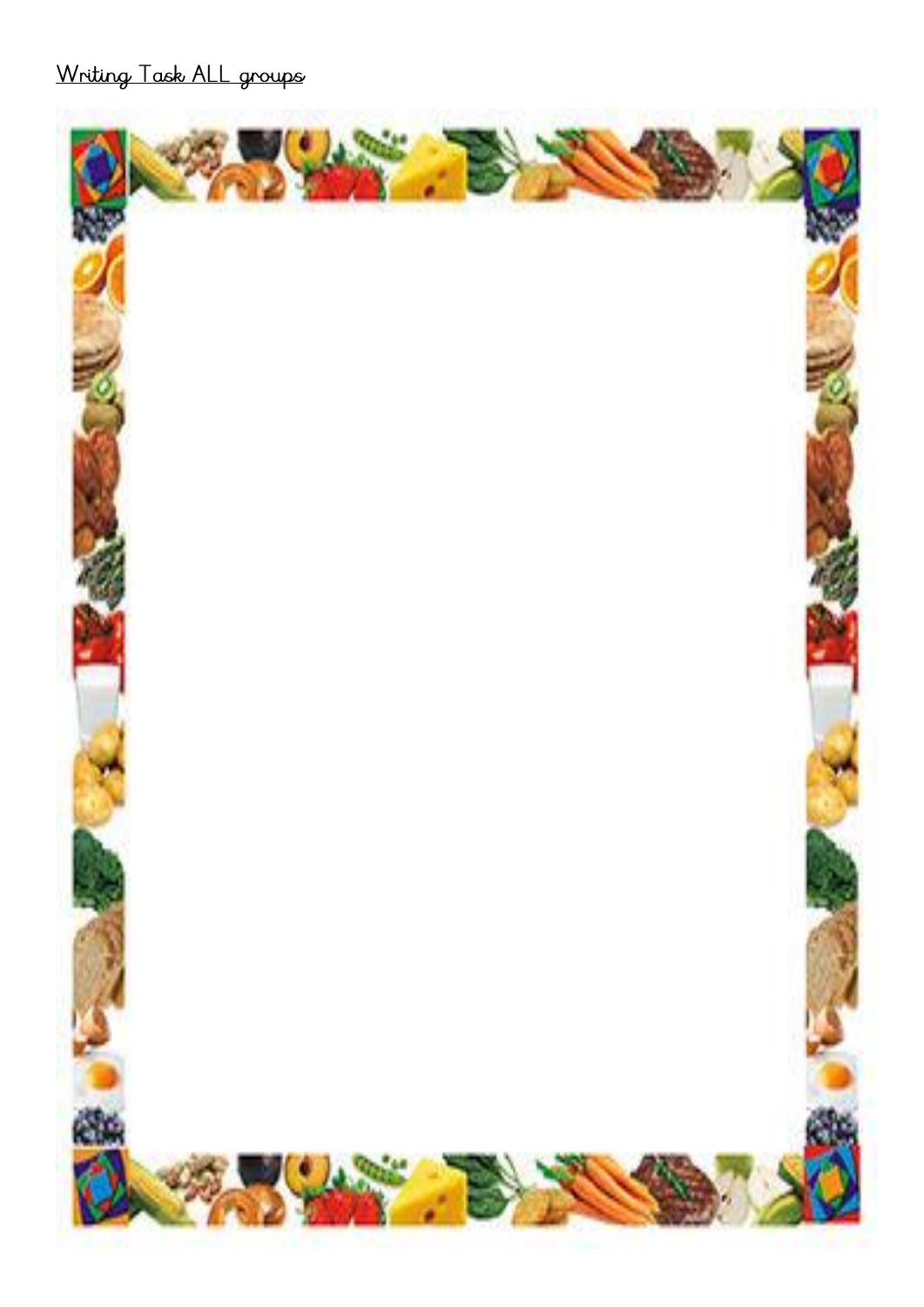## **Terrific T-Rex**

The T-Rex was one of the largest and most powerful 9 meat-eating dinosaurs that has ever lived on our 16 planet. Standing up to a huge six metres tall and 26 36 at up to twelve metres long, the T-Rex moved quickly with its strong and powerful thighs. 44 Their powerful jaws meant that they could eat 51 their prey in one bite. The T-Rex had quite a large 61 brain and this helped it to hunt better. The T-Rex 71 lived in the forests and river valleys of North 80 America before becoming extinct around sixty-87 95 five millions years ago but nobody can agree for 103 sure why all dinosaurs suddenly became extinct 108 at this time



# **Quick Questions**

1. How tall can a T-Rex grow?



- 2. Why might a larger brain help a T-Rex to hunt better?
- 3. Find and copy two adjectives to describe a T-Rex's thighs.



- 4. Number these facts from 1 to 3 to show the order they appear in the text.
	- The T-Rex is a meat-eating dinosaur. The T-Rex lived in North American forests.

Dinosaurs suddenly became extinct.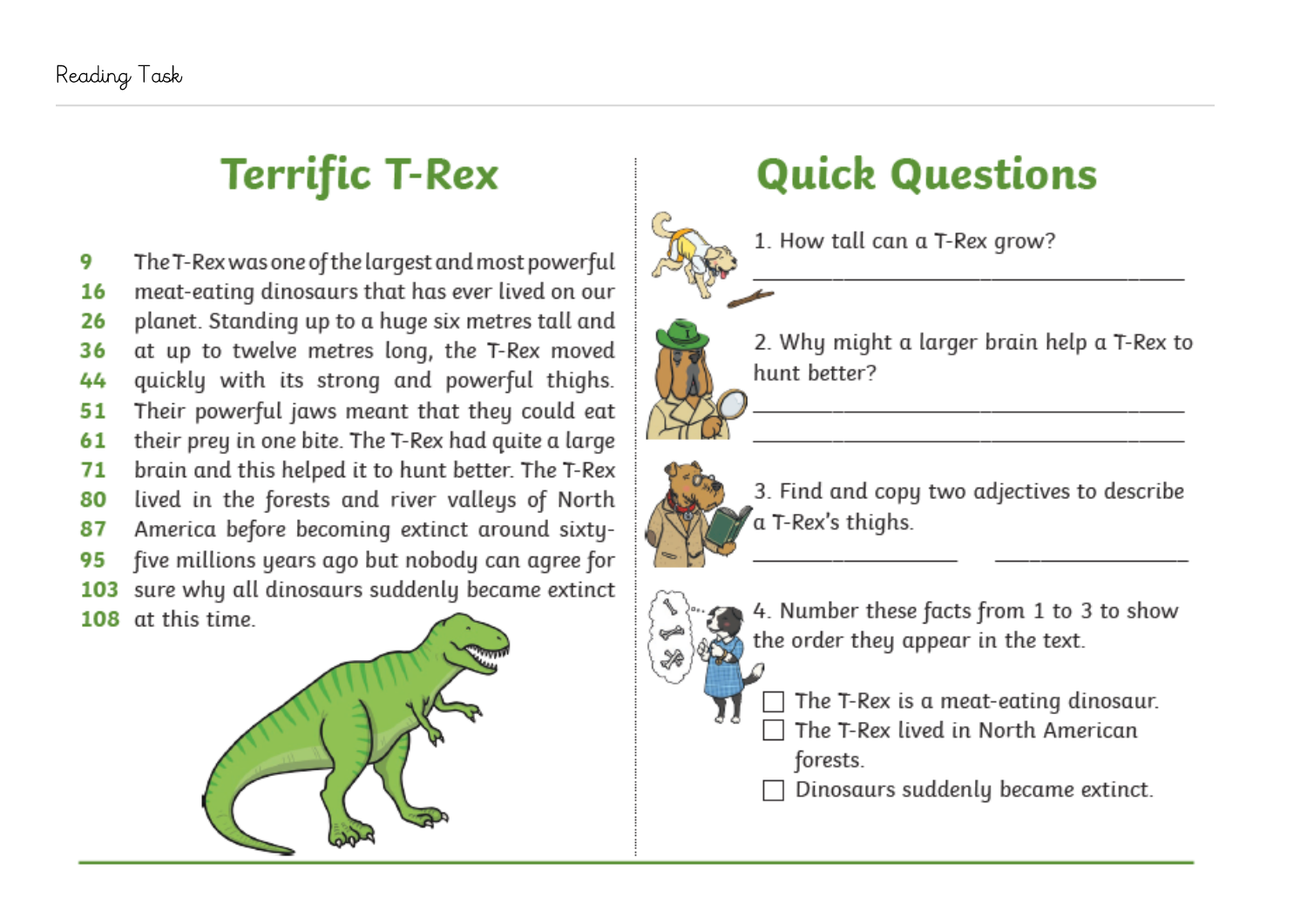## **Draw and Measure Lines**

CN<br>Inches<br>J

### **Amazing Fact**

A pencil has the potential to draw a line 38 miles long.

### Challenge

Using a ruler and a pencil, draw lines the lengths stated in the boxes below.



Extension - Use your ruler (this will be a challenge Adults!) draw a picture of a scene including a house / garage / tree / flowers etc all using straight lines measured accurately in cm to the nearest 1/2cm. (0.5cm)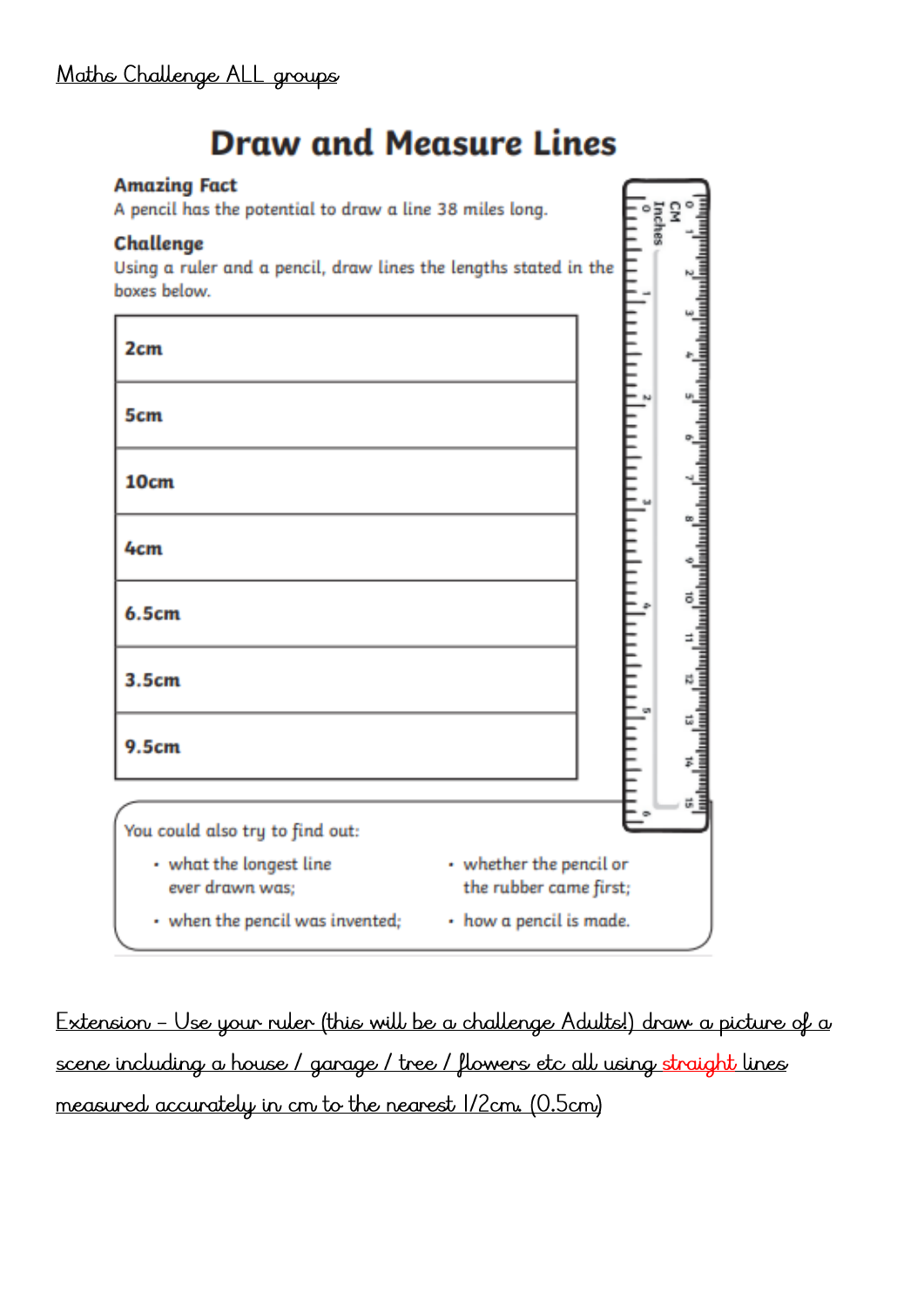### Reasoning Tasks (all groups)